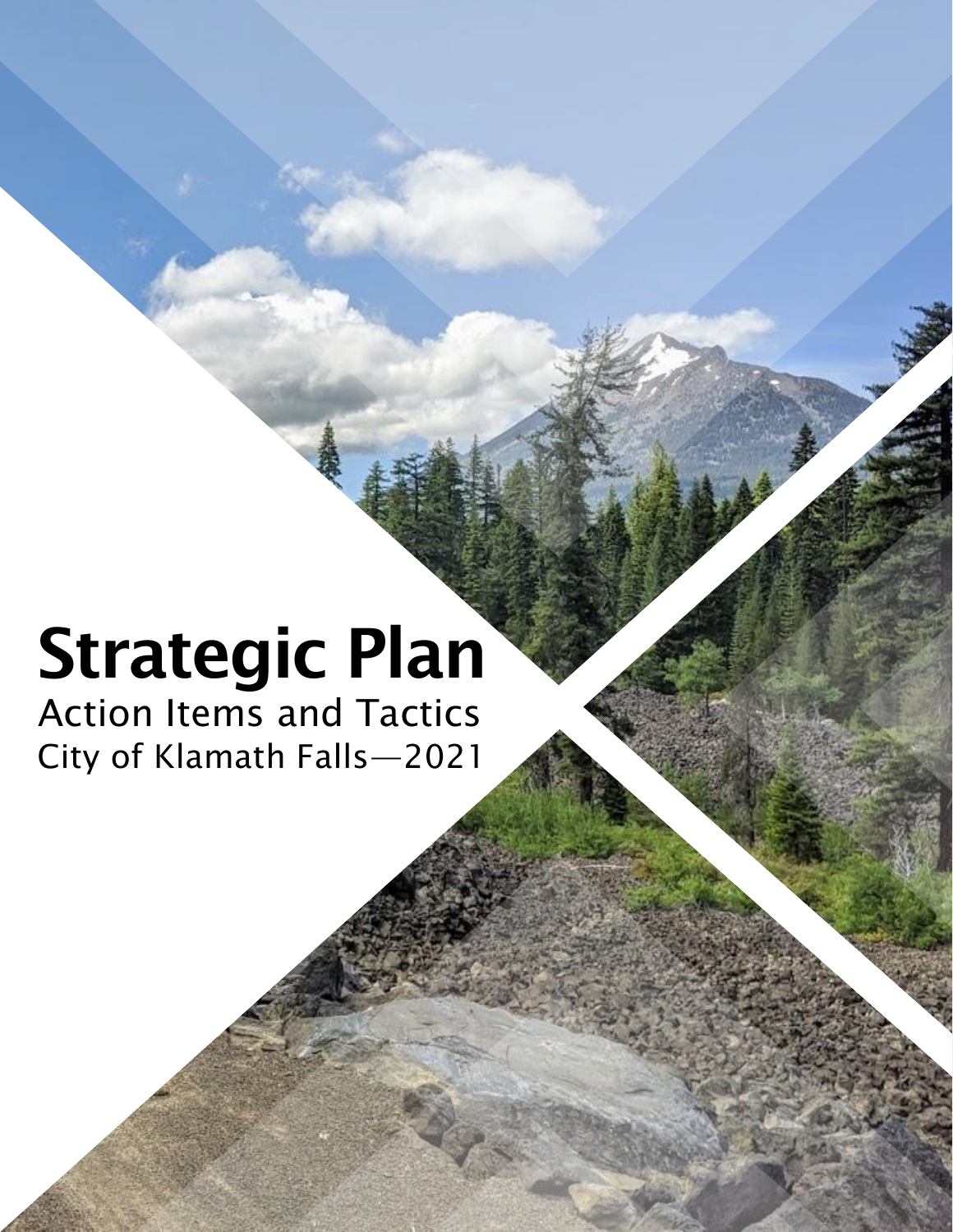

# Preface

#### City of Klamath Falls

## Tactics and Goals Outline

While the City's Strategic Plan illustrates general aspirations for the future of the City of Klamath Falls, separately listing out specific tactics and objectives can help make those aspirations a likely reality. The City of Klamath Falls will specify its tactics for accomplishing the details in the Strategic Plan in three ways:

- Individual Objectives
- Goals within those objectives
- Specific Action Items to accomplish those goals

Each Action Item is broken down by department and anticipated date and/or year of completion. Having specific dates and listed departments will keep City Staff accountable for these Action Items and will help to accomplish the City's goals. Department heads will be responsible for completion of their associated Action Item, but can delegate sub-goals as needed.

Similar to the Strategic Plan, the Objectives, Goals and Action Items will be separated by three sections: Livability, Vibrancy, and Beautification. Each section will have unique objectives with its own respective goals and action items.

#### Tactics Format

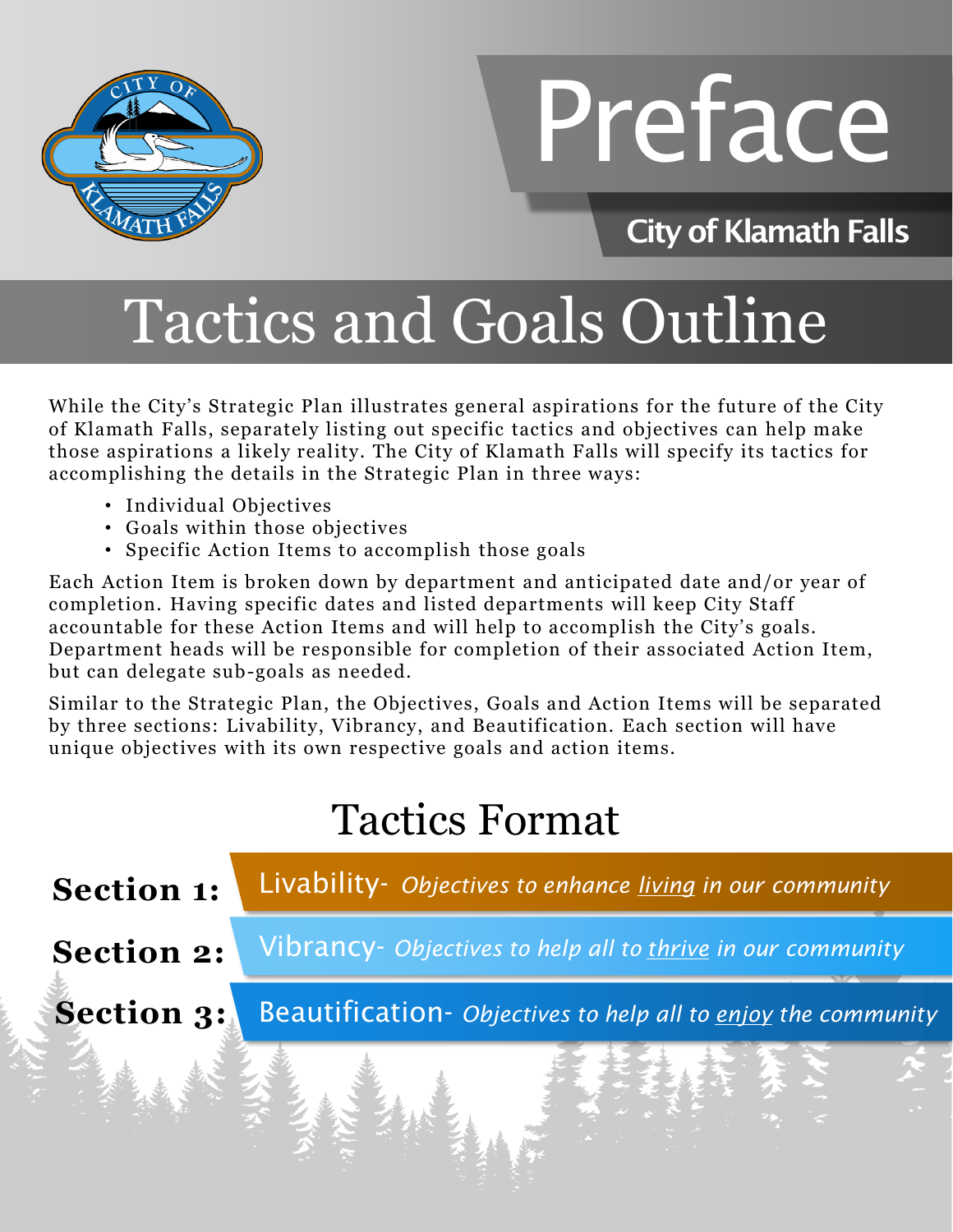Livability Page 1

Amenities: City of Klamath Falls is home to a large variety of engaging attractions and is committed to maintaining our current menu of amenities while seeking new opportunities to keep life in the basin appealing to both residents and visitors. See pages 3 and 4 of the Strategic Plan.

#### Expand Our Amenities

| ┻                                                        |                       |                        |
|----------------------------------------------------------|-----------------------|------------------------|
| 1.1 Recreation District Feasibility                      |                       |                        |
| <b>Action Item</b>                                       | <u>Department</u>     | <b>Completion Date</b> |
| Select a vendor after submitting RFP                     | <b>ADMIN</b>          | November 2020          |
| Conduct citizen survey                                   | <b>ADMIN</b>          | <b>July 2021</b>       |
| Present results to council/county                        | <b>ADMIN</b>          | October 2021           |
| 1.2 Cultivate our E-Sports Scene                         |                       |                        |
| <b>Action Item</b>                                       | <u>Department</u>     | <b>Completion Date</b> |
| Identify community partners                              | <b>ADMIN</b>          | April 2021             |
| Determine feasibility                                    | <b>ADMIN</b>          | June 2021              |
| Recruitment campaign                                     | <b>ADMIN</b>          | November 2021          |
| 1.3 Community Build of Moore Park Play Structure         |                       |                        |
| <b>Action Item</b>                                       | Department            | <b>Completion Date</b> |
| Design play structure                                    | <b>PW/PARKS</b>       | November 2020          |
| Fundraising with community partners                      | <b>PW/PARKS</b>       | April 2022             |
| <b>Community Build</b>                                   | <b>PW/PARKS</b>       | September 2022         |
| 1.4 Murals and Other Innovative Public Art               |                       |                        |
| <b>Action Item</b>                                       | Department            | <b>Completion Date</b> |
| Downtown Art Committee formation                         | <b>ADMIN</b>          | April 2021             |
| Identify community partners                              | <b>ADMIN</b>          | <b>May 2021</b>        |
| Explore different/available art media                    | <b>ADMIN/DEVSERV</b>  | Ongoing                |
| Determine feasible locations                             | <b>ADMIN</b>          | October 2021           |
| Install public art wayfinding signage                    | <b>DEV SERV/PARKS</b> | August 2022            |
| 1.5 Design and Build an Aircraft Viewing Area            |                       |                        |
| <b>Action Item</b>                                       | <u>Department</u>     | <b>Completion Date</b> |
| Conduct initial design (includes associated fence art)   | <b>AIRPORT</b>        | November 2022          |
| Budget project and engage stakeholders for design review | <b>AIRPORT</b>        | January 2023           |
| Construct viewing area, signage, and art                 | <b>AIRPORT</b>        | October 2024           |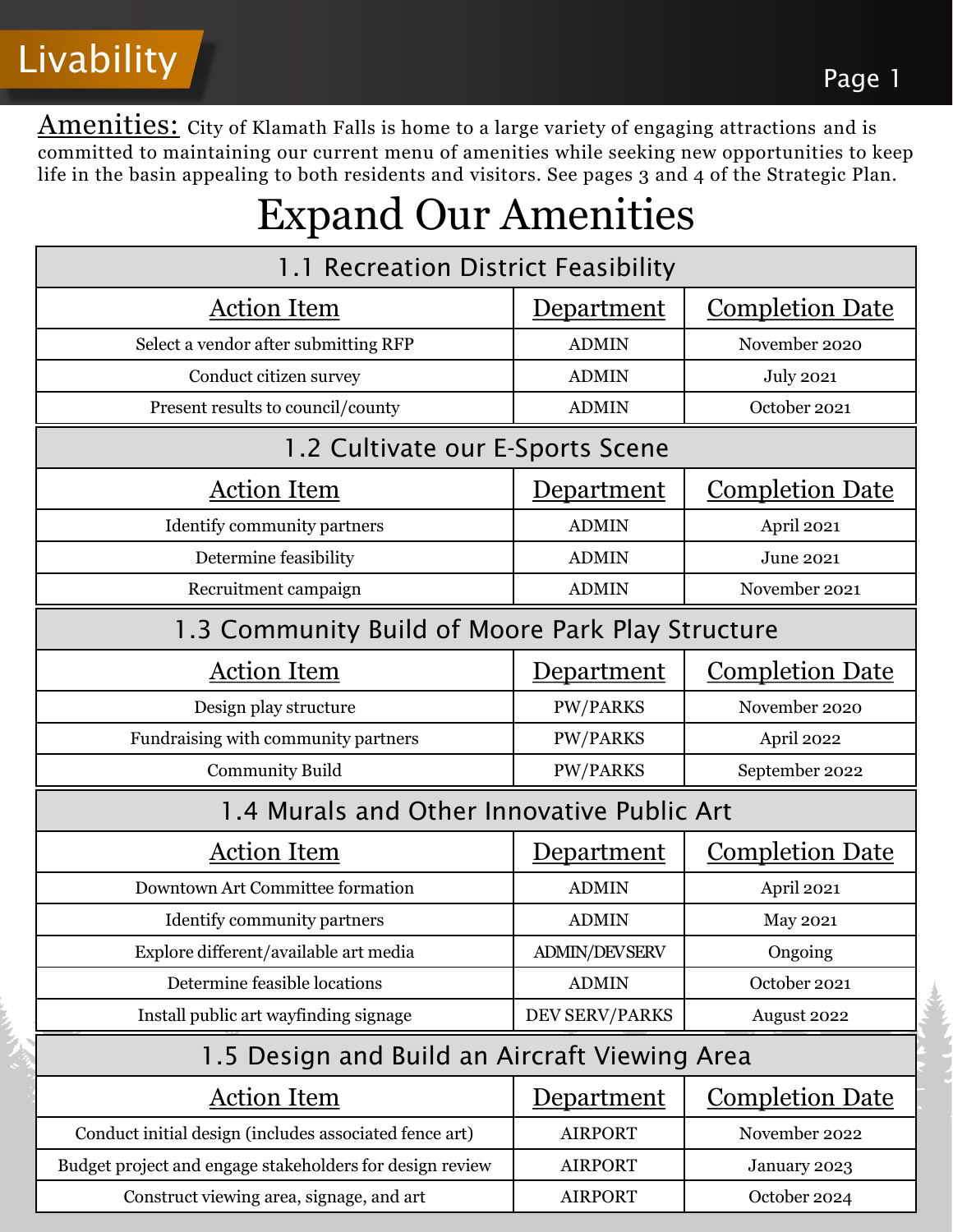

Long-Range Planning: Vision is at the forefront of everything done here at the City of Klamath Falls. To ensure we can follow-through on our ideas, the City undertakes formal planning processes and studies that outline the complex steps and funding needed to achieve our goals. This helps us set a course to success. See page 5 of the Strategic Plan.

#### Complete Long-Range Planning Efforts

| 2.1 Comprehensive Plan Zoning Maps and CDO Updates             |                                      |                        |  |
|----------------------------------------------------------------|--------------------------------------|------------------------|--|
| <b>Action Item</b>                                             | <b>Department</b>                    | <b>Completion Date</b> |  |
| Engage consultant team                                         | <b>DEV SERV</b>                      | December 2020          |  |
| Develop draft CDO reorganization                               | <b>DEV SERV</b>                      | April 2021             |  |
| Adopt reorganized CDO                                          | <b>DEV SERV</b>                      | August 2021            |  |
| Develop Comp Plan maps of UGB                                  | <b>DEV SERV</b>                      | December 2021          |  |
| 2.2 Community Unification Through Enhanced Internet Connection |                                      |                        |  |
| <b>Action Item</b>                                             | <b>Department</b>                    | <b>Completion Date</b> |  |
| Create a PPP with interested ISP                               | <b>ADMIN</b>                         | <b>May 2021</b>        |  |
| Install Wi-Fi infrastructure in Downtown                       | ADMIN/PW                             | August 2022            |  |
| Pursue municipal ISP feasibility study                         | ADMIN/IT                             | August 2021            |  |
| If applicable, contract firm for hardware installation         | <b>ADMIN</b>                         | August 2022            |  |
| 2.3 City Facility Needs Assessment                             |                                      |                        |  |
| <b>Action Item</b>                                             | <u>Department</u>                    | <b>Completion Date</b> |  |
| Determine in-house or contract/consultant                      | <b>ADMIN</b>                         | March 2021             |  |
| Develop needs assessment                                       | <b>ADMIN</b>                         | <b>July 2021</b>       |  |
| Determine next steps                                           | <b>ADMIN</b>                         | October 2021           |  |
|                                                                | 2.4 Economic Development Master Plan |                        |  |
| <b>Action Item</b>                                             | <u>Department</u>                    | <b>Completion Date</b> |  |
| Identify inclusive/comprehensive stakeholders                  | <b>ADMIN</b>                         | April 2021             |  |
| Determine in-house or contract/consultant                      | <b>ADMIN</b>                         | April 2021             |  |
| Present plan/launch                                            | <b>ADMIN</b>                         | August 2021            |  |
| 2.5 Standardization of Policing Within the UGB                 |                                      |                        |  |
| <b>Action Item</b>                                             | Department                           | <b>Completion Date</b> |  |
| Community conversation around public safety                    | <b>PD</b>                            | September 2022         |  |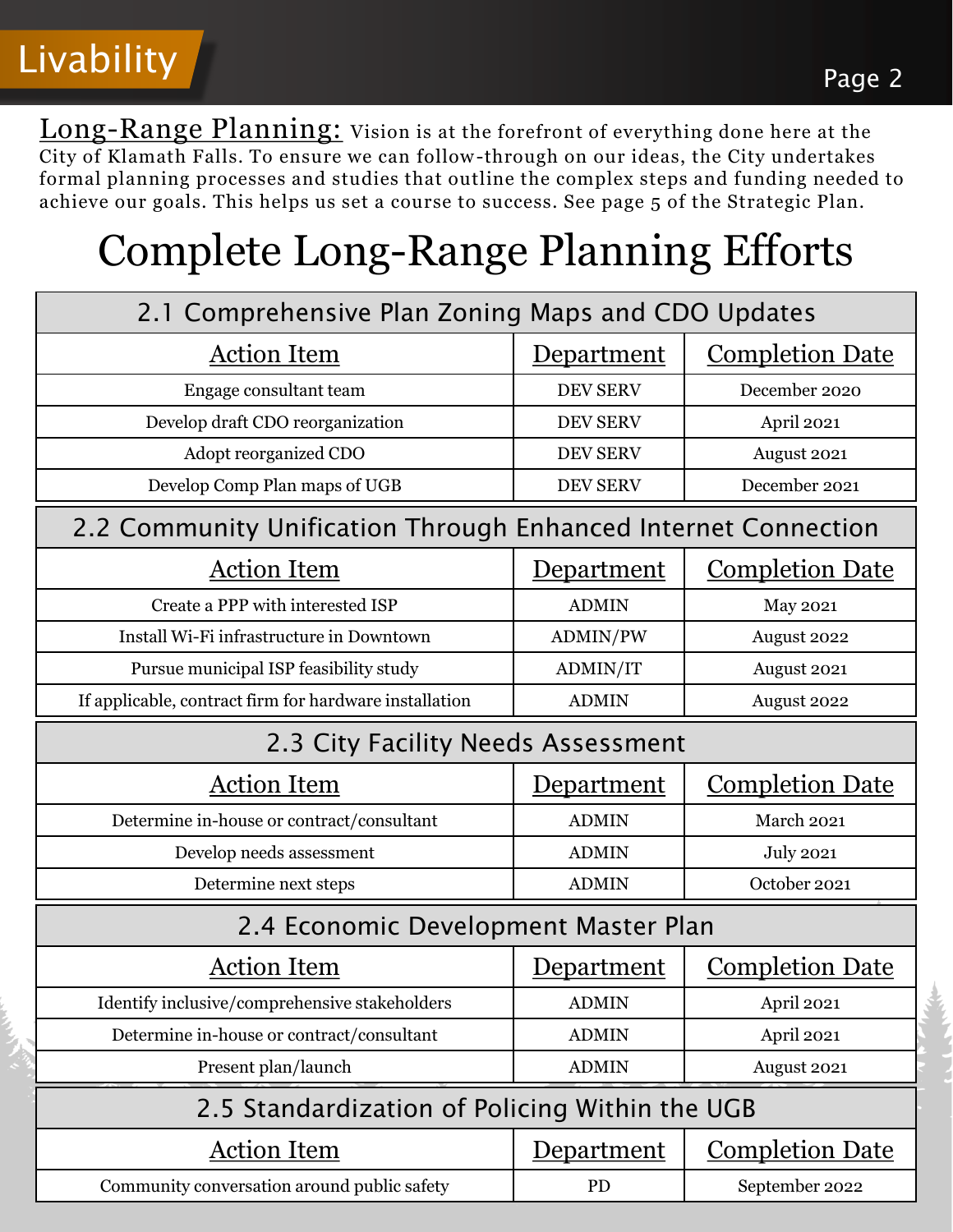

Community Engagement: Hearing from and connecting with our community allows us to better understand the desires of our citizens. The City endeavors to provide a multifaceted approach to outreach while using new technologies to enhance engagement. See page 6 of the Strategic Plan.

### Public Participation

| 3.1 Equity Task Force                                    |                      |                        |
|----------------------------------------------------------|----------------------|------------------------|
| <b>Action Item</b>                                       | <u>Department</u>    | <b>Completion Date</b> |
| Form a standing committee                                | <b>ADMIN</b>         | April 2021             |
| Pursue implementation of solutions                       | <b>ADMIN</b>         | August 2021            |
| Hold/participate in community cultural events            | <b>ADMIN</b>         | October 2021           |
| 3.2 City Representation at Community Events              |                      |                        |
| <b>Action Item</b>                                       | <u>Department</u>    | <b>Completion Date</b> |
| Identify community events with potential city presence   | <b>ALL NECESSARY</b> | Continuous             |
| Allocate resources necessary for participation           | ALL NECESSARY        | Continuous             |
| 3.3 Neighborhood Meetings                                |                      |                        |
| <b>Action Item</b>                                       | <u>Department</u>    | <b>Completion Date</b> |
| Identify distinct neighborhoods within city limits       | <b>COMBINED</b>      | Continuous             |
| Set meetings in designated areas                         | <b>COMBINED</b>      | Continuous             |
| 3.4 Enhance GIS Technology                               |                      |                        |
| <b>Action Item</b>                                       | <u>Department</u>    | <u>Completion Date</u> |
| Make public GIS tools and features more user friendly    | <b>DEV SERV</b>      | Continuous             |
| Implement real-time projects/developments                | <b>DEV SERV</b>      | August 2021            |
| 3.5 Improve Online Accessibility                         |                      |                        |
| <b>Action Item</b>                                       | Department           | <b>Completion Date</b> |
| 311 App (See 'Beautification' Section for More Details)  | IT/ADMIN             | <b>July 2021</b>       |
| Create standard for messaging                            | <b>ADMIN</b>         | Continuous             |
| Assign staff to actively monitor input/citizen feedback* | <b>ADMIN</b>         | August 2021            |
| Identify social media venues                             | <b>ADMIN</b>         | <b>March 2021</b>      |
| Language barriers (Limited English Proficiency)          | <b>ADMIN</b>         | June 2021              |

\*Includes Identifying Software to Assist Staff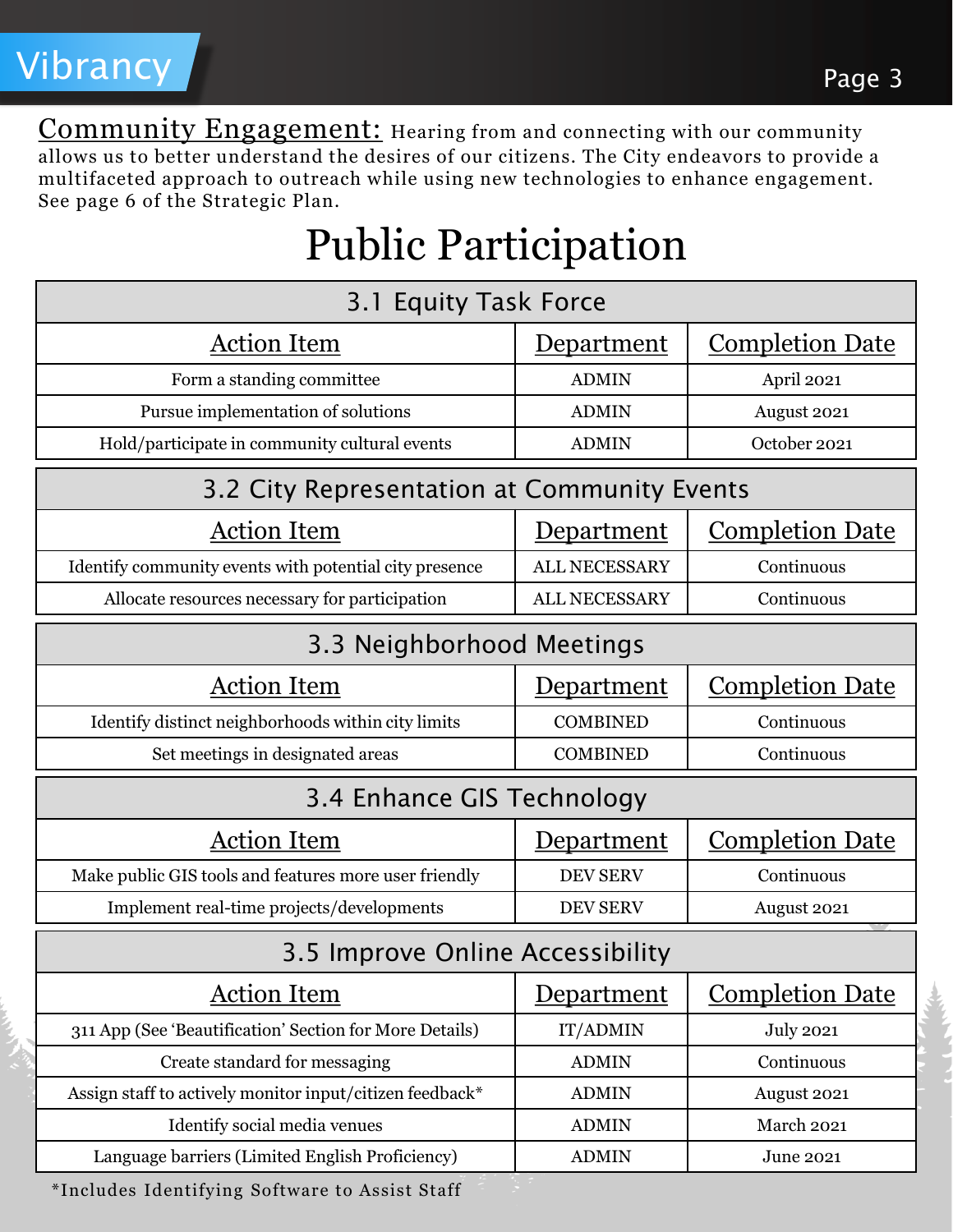**Downtown:** The City's downtown area is home to thriving businesses with a historic charm that's a source of pride to our community. Even so, there's opportunity for more development that would drive greater occupancy in the form of new businesses, events, amenities, and infrastructure to bring out the best in our downtown. See page 8 of the Strategic Plan.

#### Building a Vibrant Downtown

| 4.1 Downtown Parking                                 |                 |                        |
|------------------------------------------------------|-----------------|------------------------|
| <b>Action Item</b>                                   | Department      | <b>Completion Date</b> |
| Determine time limits for on- and off-street Parking | <b>DEV SERV</b> | March 2021             |
| <b>Update Parking District boundaries</b>            | <b>DEV SERV</b> | November 2020          |
| Expand enforcement throughout updated boundaries     | <b>DEV SERV</b> | March 2021             |

| 4.2 Traffic Calming Infrastructure      |                    |                          |
|-----------------------------------------|--------------------|--------------------------|
| <b>Action Item</b>                      | Department         | <b>Completion Date</b>   |
| Identify potential locations/add to CIP | <b>PW/DEV SERV</b> | March 2021               |
| Budget for construction and maintenance | <b>PW/DEV SERV</b> | Spring 2021 (Biennially) |

| 4.3 Sidewalk Cafes (Pedlets and Parklets) |                 |                         |
|-------------------------------------------|-----------------|-------------------------|
| <b>Action Item</b>                        | Department      | <b>Completion Date</b>  |
| Identify a pilot project                  | <b>DEV SERV</b> | March 2021/Continuously |
| Construct and evaluate sidewalk cafes     | <b>DEV SERV</b> | March 2021/Continuously |

| 4.4 Gateway Development Enhancement and Beautification  |                 |                        |
|---------------------------------------------------------|-----------------|------------------------|
| <b>Action Item</b>                                      | Department      | <b>Completion Date</b> |
| Identify downtown entrance development options          | <b>DEV SERV</b> | August 2021            |
| Preliminary design of concept projects                  | DEV SERV/PW     | September 2021         |
| Advance design, budget, and construct first project     | DEV SERV/PW     | August 2023            |
| Develop, enhance and beautify region with urban renewal | <b>DEV SERV</b> | Ongoing                |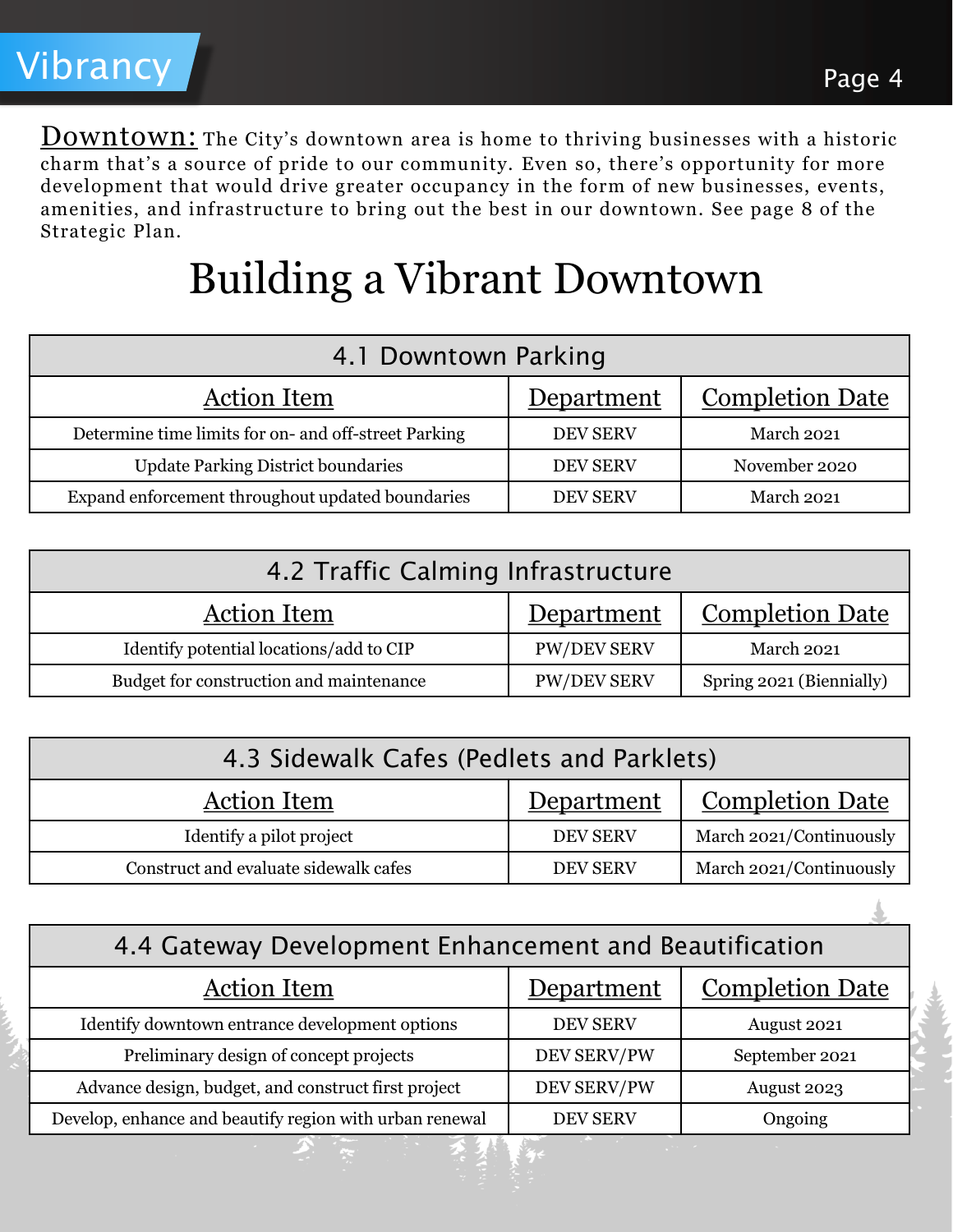Employment and Housing Opportunities: Building a strong and resilient community means developing and recruiting businesses to create a local economy with wages that can support and house individuals and families. See pages 2 and 7 of the Strategic Plan.

## Create Employment/Housing Opportunities

| 5.1 Strengthening the Local and Regional Economies |                      |                        |
|----------------------------------------------------|----------------------|------------------------|
| <b>Action Item</b>                                 | Department           | <b>Completion Date</b> |
| Identify baseline conditions                       | <b>ADMIN/DEVSERV</b> | April 2021             |
| Review existing policies for development           | <b>ADMIN/DEVSERV</b> | April 2021/Ongoing     |
| Implement remote work campaign                     | HR/ADMIN             | November 2020          |
| Encourage living and family wage jobs              | <b>ADMIN/DEVSERV</b> | Ongoing                |
| Targeted incentives to companies*                  | <b>ADMIN</b>         | August 2021            |

\*This goal includes identifying inclusive stakeholders and presenting/launching the plan.

| 5.2 Workforce Housing                                  |                      |                        |
|--------------------------------------------------------|----------------------|------------------------|
| <b>Action Item</b>                                     | Department           | <b>Completion Date</b> |
| Implement policies from previous housing studies       | <b>ADMIN/DEVSERV</b> | April 2021             |
| Identify housing projects for support and assistance   | <b>ADMIN/DEVSERV</b> | August 2021            |
| Identify possible incentives to encourage developments | <b>ADMIN/DEVSERV</b> | April 2022             |

| 5.3 Homelessness and Housing                 |                      |                        |
|----------------------------------------------|----------------------|------------------------|
| <b>Action Item</b>                           | Department           | <b>Completion Date</b> |
| Identify appropriate and inclusive partners  | <b>ADMIN/DEVSERV</b> | April 2021             |
| Create housing task force/committee          | <b>ADMIN</b>         | October 2021           |
| Contribute based on committee recommendation | <b>ADMIN</b>         | Ongoing                |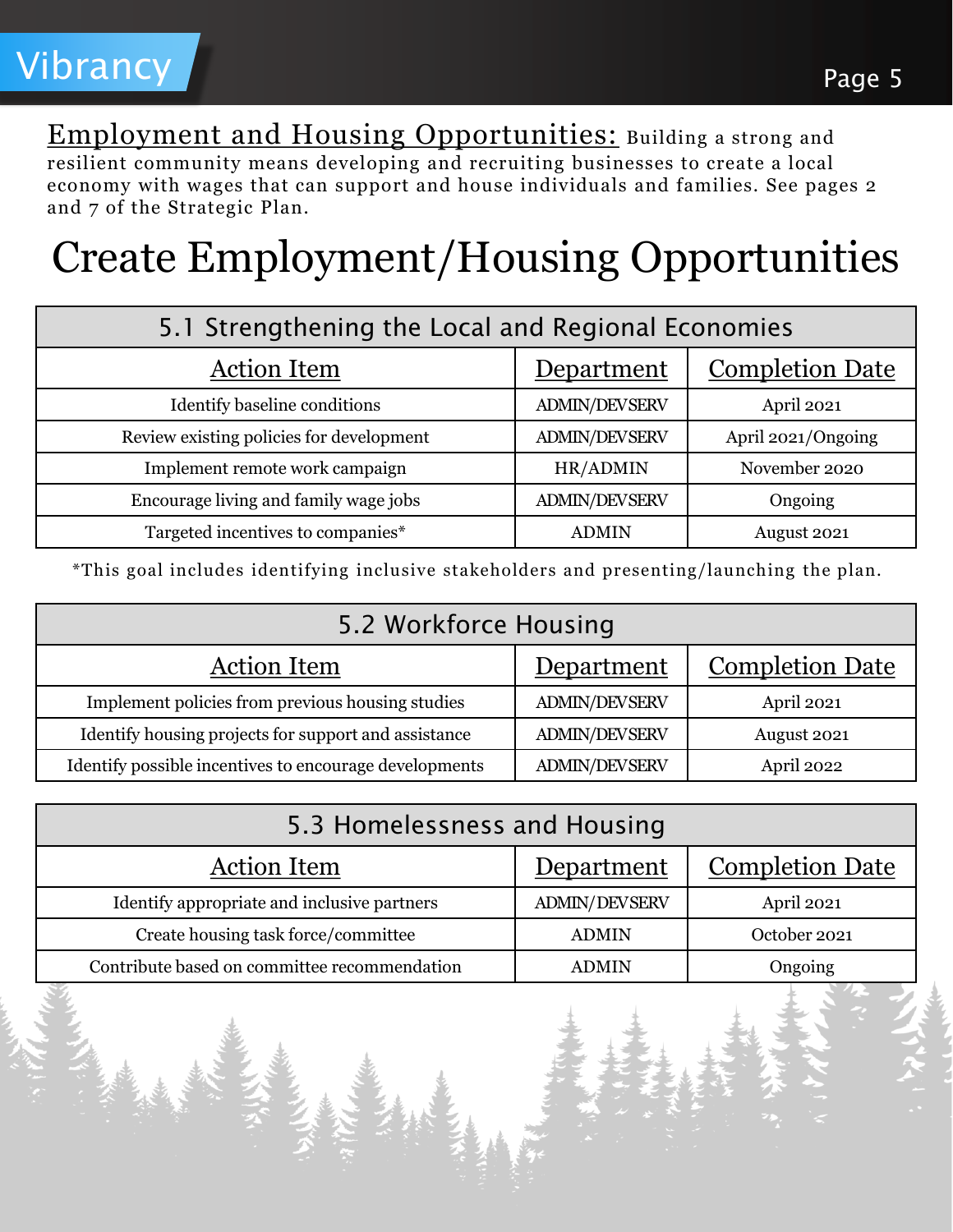Telling Our Story: The City of Klamath Falls has a rich history of both industry and culture. Now is the time to reembrace who we are while looking towards who we are becoming as a community. See pages 6 and 9 of the Strategic Plan.

#### Expand Social Media Presence

| 6.1 Fully Launch the City's 311 App                          |              |                        |
|--------------------------------------------------------------|--------------|------------------------|
| <b>Action Item</b>                                           | Department   | <b>Completion Date</b> |
| <b>Upgrade EnerGov system</b>                                | <b>IT</b>    | December 2020          |
| Install and prepare MyCivic                                  | IT           | February 2021          |
| Asset management installation                                | <b>IT</b>    | March 2021             |
| Roll-out campaign                                            | <b>ADMIN</b> | June 2021              |
| 6.2 Video Content Chronicling our Community Past and Present |              |                        |
|                                                              |              |                        |
| <b>Action Item</b>                                           | Department   | <b>Completion Date</b> |
| Research historic/regional events                            | <b>ADMIN</b> | Ongoing                |
| Identify community partners                                  | <b>ADMIN</b> | April 2021             |
| Develop/contract video content*                              | <b>ADMIN</b> | Ongoing                |

\*Identify and support content creators in the Basin.

#### Waterfront

| 6.3 Restore Shoreline                                      |                         |                        |
|------------------------------------------------------------|-------------------------|------------------------|
| <b>Action Item</b>                                         | <u>Department</u>       | <b>Completion Date</b> |
| Identify community partners                                | <b>ADMIN</b>            | October 2020           |
| Develop waterfront restoration plan                        | <b>ADMIN/DEVSERV</b>    | October 2021           |
| Restore Ewauna shorelines                                  | <b>ADMIN/DEVSERV</b>    | August 2022            |
|                                                            |                         |                        |
| 6.4 Make Water Bodies Usable For Recreation                |                         |                        |
| <b>Action Item</b>                                         | Department              | <b>Completion Date</b> |
| Work with State Regulatory to launch Sis Bio pilot program | <b>ADMIN</b>            | August 2024            |
| Develop waterfront with new businesses                     | <b>ADMIN/DEVSERV/PW</b> | August 2026            |
|                                                            |                         |                        |